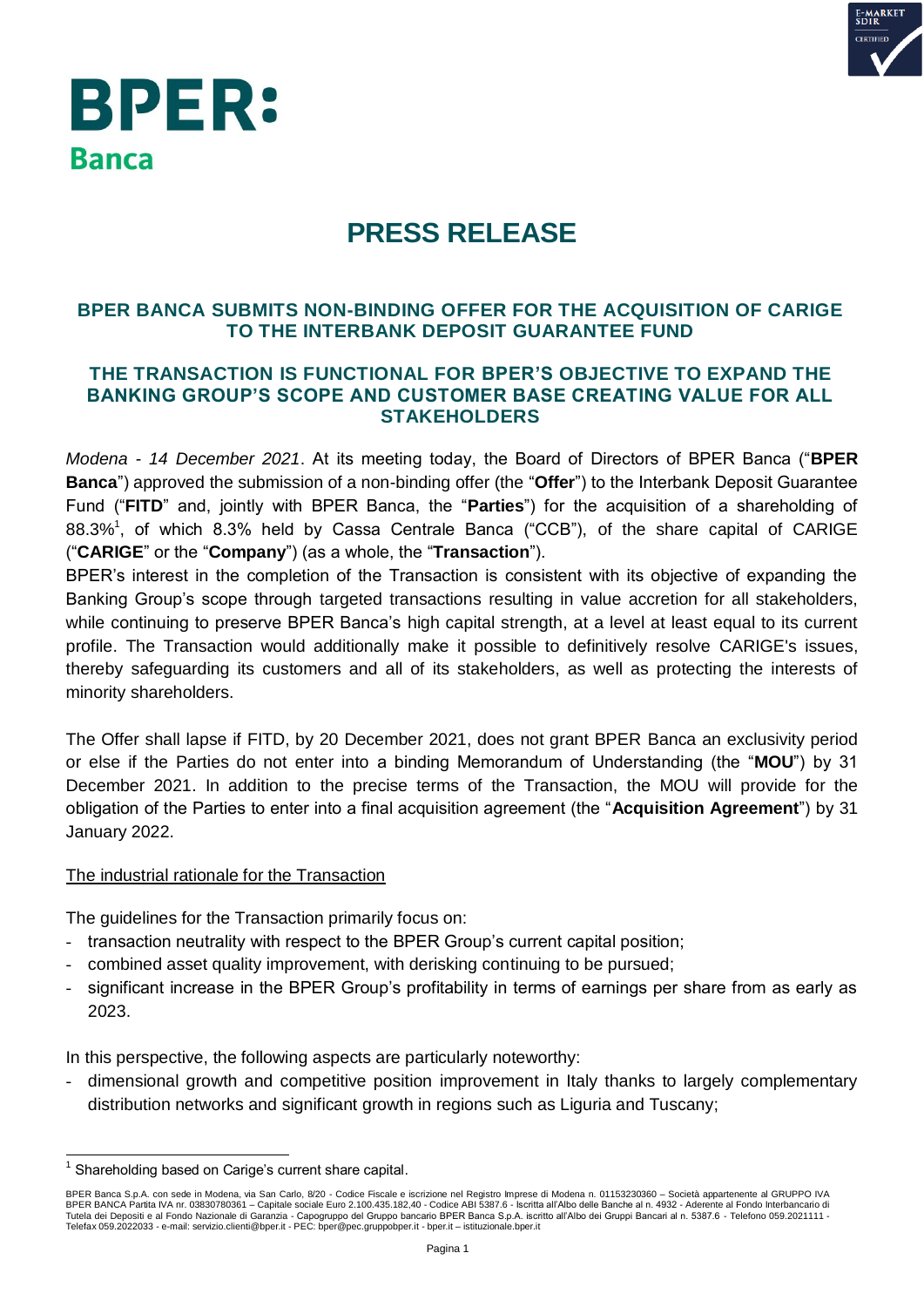

- with the addition of CARIGE's over 800 thousand customers, 20% customer base increase to over 5 million;
- loan book and total assets increase (post-deal total assets exceeding EUR 150 billion, ranking fourth by size in Italy);
- asset quality improvement and further reduction of the Group's NPE ratio;
- cost synergies estimated to arise from CARIGE's integration in BPER Banca, with particular regard to the potential upside deriving from the merging Group's larger size and better ratings;
- potential revenue synergies from commercial revamping and increased cross-selling arising from the integration of the two networks, with CARIGE customers being offered the full-fledged selling proposition of the BPER Group product factories for both retail and corporate banking customers;
- BPER Banca's proven track record in the execution of bank integration processes;
- opportunity for Banca Cesare Ponti to evolve in its role with a view to enhancing the BPER Group's Private Banking business and confirmation of Arca SGR as the company of choice for customer asset management.

#### Main terms and conditions of the Offer

From the date of granting of the Exclusivity, a legal, equity, tax, accounting and industrial due diligence will be conducted by BPER on the Company. The due diligence will last five weeks and will be confirmatory in nature.

Closing of the Acquisition Agreement (the "**Closing**") shall be subject to the necessary authorisations being obtained from the relevant Authorities.

As part of the Transaction, the following is envisaged:

- prior to the Closing, FITD shall make a capital contribution of EUR 1 billion to CARIGE to provide the latter with the necessary resources to cover, *inter alia,* the: (i) costs relating to the integration of CARIGE into BPER, (ii) derisking actions on the entire loan portfolio, maintaining the capital base in line with market requirements and in any case not lower than BPER's current levels, and (iii) charges potentially arising from the early termination of certain commercial and operational agreements which, together with operational/structural revisions, will ensure the achievement of adequate levels of profitability on a combined basis;
- at the Closing, the acquisition by BPER of a shareholding in CARIGE corresponding to 88.3%<sup>1</sup> of its share capital (the "**Shareholding**") against payment of a consideration of EUR 1 for the entire shareholding, along with BPER Banca's takeover of all loans and credit lines issued by FITD and CCB to CARIGE at their nominal value;after the Closing, launch of a mandatory public purchase offer by BPER Banca on the remaining share capital of the Company, for a price of EUR 0.80 per share, inclusive of a premium of approximately 29% over the closing price of Carige's stock as at 13 December 2021;
- likewise after the Closing, initiation of the procedures for the merger by absorption of CARIGE by and into BPER Banca, to be completed after the end of the public purchase offer. In order to make an appropriate estimate of the economic capital of BPER Banca and CARIGE for the purpose of determining the merger exchange ratio, the most common methodologies used in best market practice will apply.

 $<sup>1</sup>$  Shareholding based on Carige's current share capital</sup>